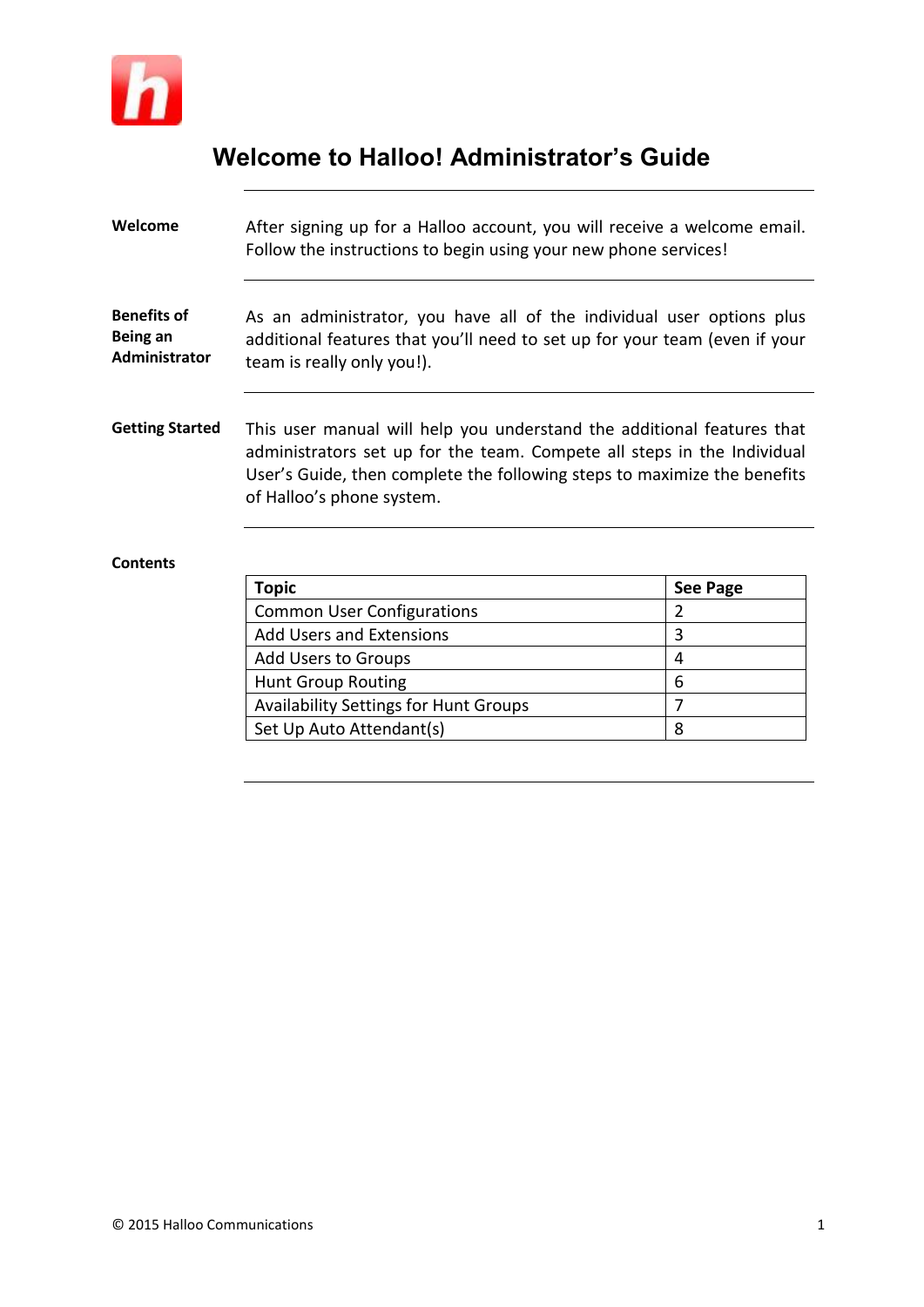

| <b>Common User Configurations</b> |  |  |  |
|-----------------------------------|--|--|--|
|-----------------------------------|--|--|--|

| <b>Typical User</b>                            | Halloo customers typically fall into one of two categories:                                                                                                                                                                                                                                                                      |
|------------------------------------------------|----------------------------------------------------------------------------------------------------------------------------------------------------------------------------------------------------------------------------------------------------------------------------------------------------------------------------------|
| <b>Categories</b>                              | - Your company has several users organized into two or three work<br>groups that need a professional phone system solution.                                                                                                                                                                                                      |
|                                                | - You are working alone but want to sound like you have a larger team<br>when customers call.                                                                                                                                                                                                                                    |
|                                                | Either way, Halloo has you covered!                                                                                                                                                                                                                                                                                              |
| <b>Multiple Users</b>                          | If you are setting up the account for multiple users, start thinking about<br>the major functions of your team members $-$ for example, customer<br>service, sales, installation.                                                                                                                                                |
| <b>Single Users</b>                            | For single users, you'll want to consider your functional areas of your<br>business as well. The only difference is that you are the one, and only,<br>member of every team!                                                                                                                                                     |
| <b>Hunt Groups</b>                             | These functional units (along with their individual members) will become<br>hunt groups. But, first, let's talk about the auto attendant.                                                                                                                                                                                        |
| <b>Auto Attendant</b>                          | An auto attendant is a virtual phone system feature that answers your<br>phone with a greeting of your choice.                                                                                                                                                                                                                   |
| <b>Benefits of an</b><br><b>Auto Attendant</b> | The benefits of configuring your auto attendant, even if you are a<br>solopreneur, is that you:                                                                                                                                                                                                                                  |
|                                                | - Reassure callers they have reached the right number as you can set up<br>the greeting to say, "Thank you for calling XYZ Company. We look<br>forward to talking with you."                                                                                                                                                     |
|                                                | - Give the customer a better experience. Using forwarding numbers<br>without the help of the auto attendant can often lead to lag time and<br>uncertainty for the caller. While the system is transferring calls to<br>forwarding numbers, your caller is not being greeted and often hears<br>a series of disconcerting clicks. |
|                                                | Without the auto attendant greeting, callers are more likely to hang up<br>before reaching a "real" person.                                                                                                                                                                                                                      |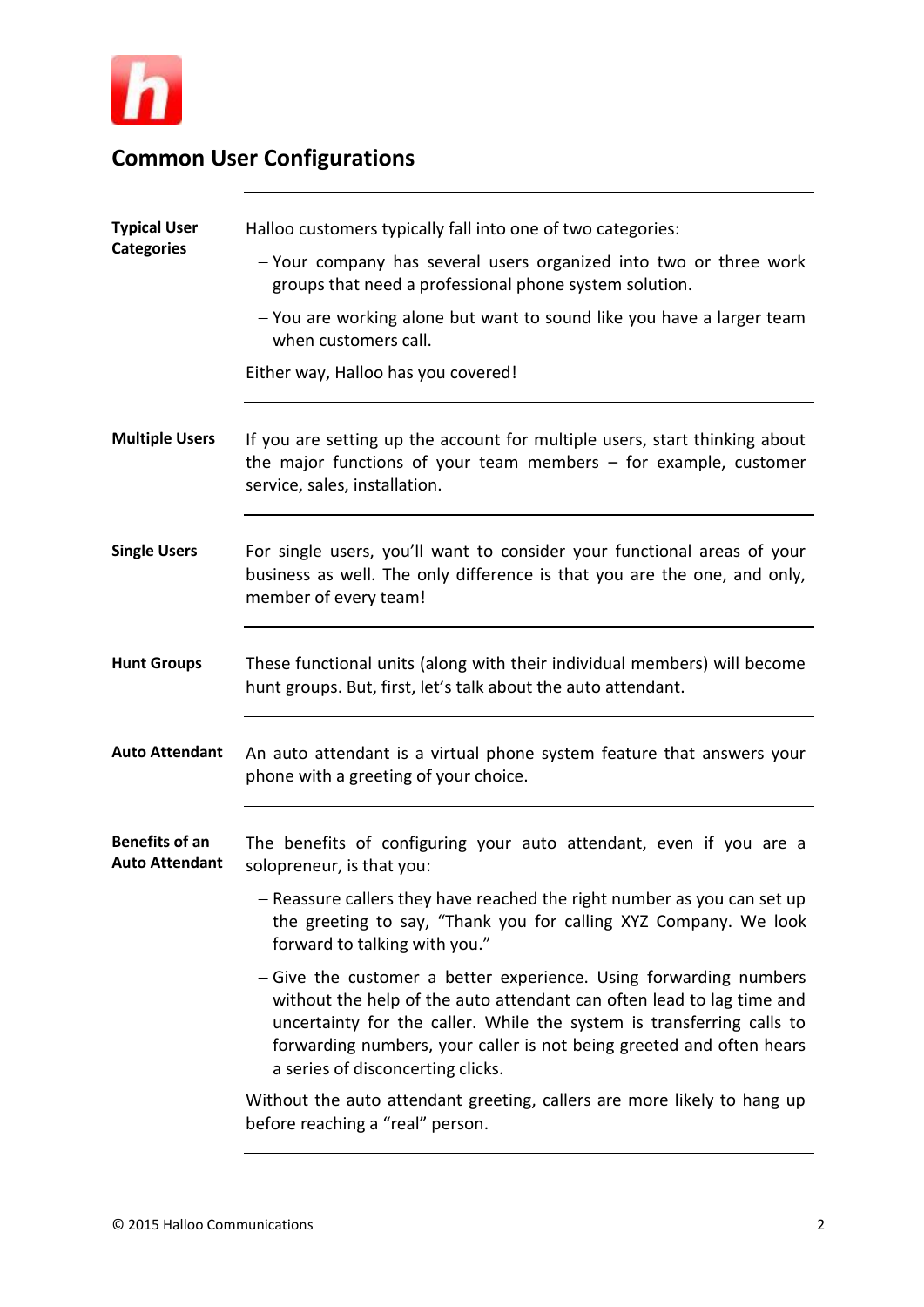

# **Add Users (and Extensions) to Your Account**

### **Types of Extensions**

Each individual, group, auto attendant or line that you would like to have a unique extension code must be listed here. Under Extensions, you can add a new:

- User,
- Group,
- Auto attendant,
- $-$  Fax, or
- Conference line.

### **Adding Extensions**

Add new extensions by clicking on the appropriate classification button at the top of your screen.



Press the Create button to finish adding the extension from each pop-up dialogue box. Repeat this process as many times as necessary to fit your company's needs.

**More about Extensions** Creating a user extension is the primary way that a real person is associated with the system. Each extension is associated with a unique login to My Halloo. All users have up to three forwarding numbers (Home, Mobile, Office), and a Voice Mail box.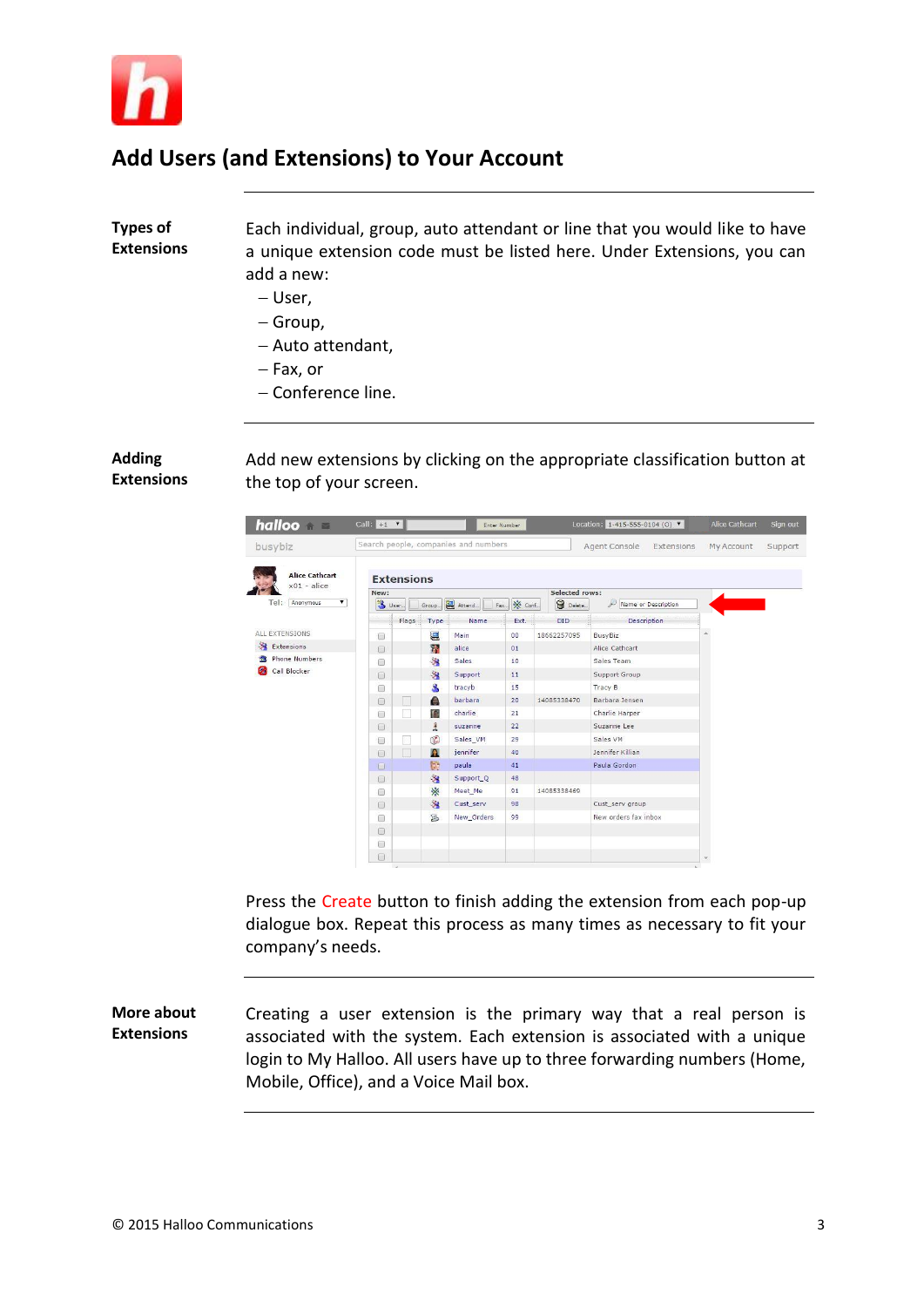

## **Add Users to Groups**

**Overview** You can create groups such as sales, customer service, or returns as unique extensions (see instructions above). It is often easier for customers if your extension choices reflect functions within your organization instead individuals. Often, customers do not know the name of the individual that they need to speak with, but do know what type of service they are looking to receive.

**Adding Users to**  Once you have created a group, you need to add users.

**a New Extension**

| Once you have created a group, you need to add users |  |
|------------------------------------------------------|--|
|------------------------------------------------------|--|

| New Hunt Group                                                                             |                                                                                                                         |
|--------------------------------------------------------------------------------------------|-------------------------------------------------------------------------------------------------------------------------|
| Extension Information -<br>Name:<br>Description:<br>Extension:<br>Time zone:<br>US/Eastern | e.g.: "sales"<br>e.g.: "BusyBiz Sales"<br>$00 - 99$<br>Time zone to display in the call logs.<br>۷.<br>Create<br>Cancel |

**Adding Users** Click the + button to add users to your group.

| busybiz                                                                     |                     | Search people, companies and numbers                                                       |      |                          | Agent Console                 | Extensions | My Account | Support      |
|-----------------------------------------------------------------------------|---------------------|--------------------------------------------------------------------------------------------|------|--------------------------|-------------------------------|------------|------------|--------------|
| <b>Alice Cathcart</b><br>$x01 - alice$<br>Tel:<br>Anonymous<br>$\mathbf{v}$ |                     | Sales hunt group routing order:<br>Add user: $-$ Select an extension $ \blacktriangledown$ |      | Sequential hunt<br>中 Add | $\circledcirc$<br>Round robin |            |            |              |
|                                                                             |                     | Action                                                                                     | Ext. | Name                     | Description                   |            |            |              |
| MORE<br>$x10 - SALES$                                                       | $\bullet$           | $\mathbf{K}$                                                                               | 22   | suzanne                  | Suzanne Lee                   |            |            |              |
| Hunt Group<br>趣                                                             | $\bullet$ $\bullet$ | $\mathbf{X}$                                                                               | 01   | alice                    | Alice Cathcart                |            |            |              |
|                                                                             |                     | ×                                                                                          | 40   | jennifer                 | Jennifer Killian              |            |            |              |
|                                                                             |                     | ×                                                                                          | 20   | barbara                  | Barbara Jensen                |            |            |              |
|                                                                             | $\bullet$ $\bullet$ | ×                                                                                          | 41   | paula                    | Paula Gordon                  |            |            |              |
|                                                                             | ÷                   | ×                                                                                          | 21   | charlie                  | Charlie Harper                |            |            |              |
|                                                                             |                     | If hunt fails, transfer to:   29 - Sales_VM                                                |      | $\mathbf{v}$             | Directly to voicemail.        |            |            |              |
|                                                                             |                     |                                                                                            |      |                          |                               |            |            | Save Changes |

*Continued on next page*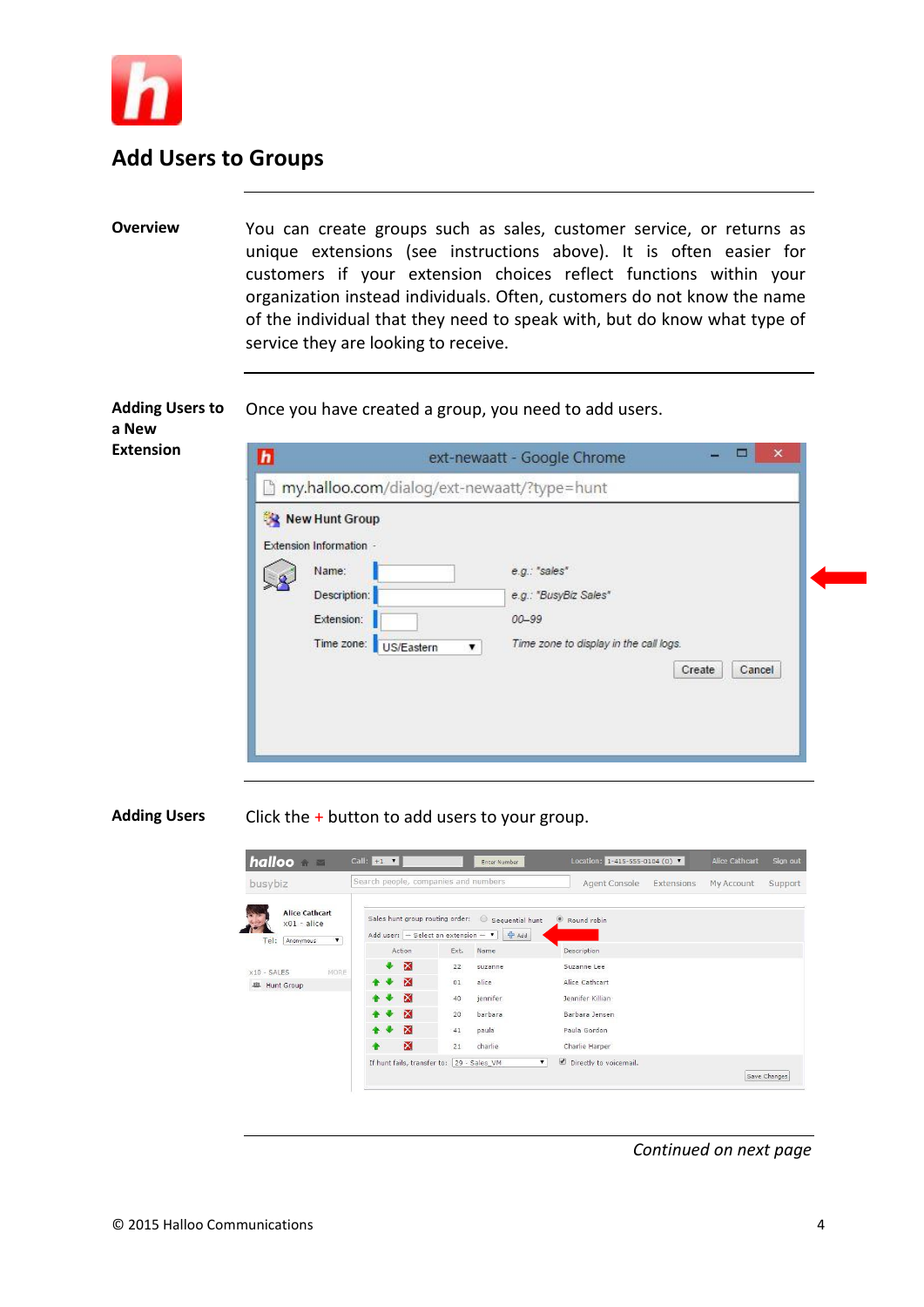

# Add Users to Groups, Continued

| <b>Changing the</b><br>Order | Click the green up or down arrows to change the order of the group, |
|------------------------------|---------------------------------------------------------------------|
| Deleting a<br><b>Member</b>  | Select the red $x$ to delete a member from the group.               |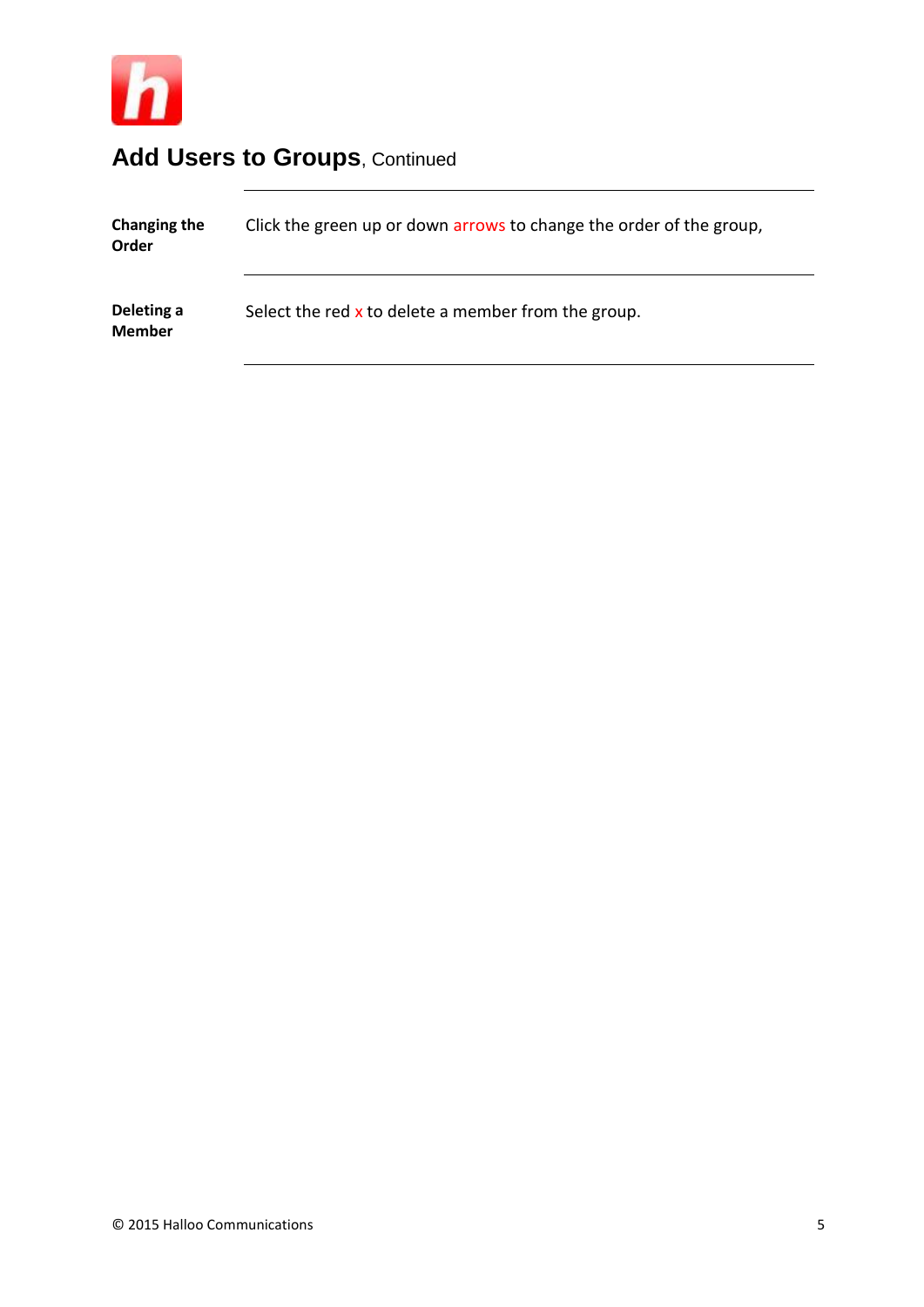

# **Hunt Group Routing**

**Overview** Once you have created a group, you need to select the hunt group routing order.

| busybiz                                                                       | Search people, companies and numbers                                                                     |      |          | Agent Console          | Extensions | My Account | Support      |
|-------------------------------------------------------------------------------|----------------------------------------------------------------------------------------------------------|------|----------|------------------------|------------|------------|--------------|
| <b>Alice Cathcart</b><br>$x01 - alice$<br>Tel:<br>Anonymous<br>$\blacksquare$ | Support hunt group routing order: . Sequential hunt<br>Add user: $\boxed{-}$ Select an extension $-\top$ |      | $44$ Add | Round robin            |            |            |              |
|                                                                               | Action                                                                                                   | Ext. | Name     | Description            |            |            |              |
| MORE<br>x11 - SUPPORT                                                         | ×                                                                                                        | 20   | barbara  | Barbara Jensen         |            |            |              |
| Hunt Group                                                                    | ×                                                                                                        | 01   | alice    | Alice Cathcart         |            |            |              |
|                                                                               | If hunt fails, transfer to: $\vert$ - Select an extension - $\vert \cdot \vert$                          |      |          | Directly to voicemail. |            |            |              |
|                                                                               |                                                                                                          |      |          |                        |            |            | Save Changes |

| Changing<br>Sequence                                                              | Click the desired radio dial (sequential or round robin) to change the<br>routing sequence.                                                                                                                                                                                                                   |
|-----------------------------------------------------------------------------------|---------------------------------------------------------------------------------------------------------------------------------------------------------------------------------------------------------------------------------------------------------------------------------------------------------------|
| Sequential<br><b>Routing</b>                                                      | Sequential means that the call routing will start at the top of the<br>member's list and work down toward the bottom, in order, until an<br>available teammate is found.                                                                                                                                      |
| <b>Round-Robin</b><br><b>Routing</b>                                              | Round robin means that the starting extension will rotate and then<br>proceed sequentially down the list until an available agent is found.                                                                                                                                                                   |
| <b>Hunt Failure</b>                                                               | Once you have created a group, you need to select what happens to the<br>call if the hunt group routing does not reach an available team member.                                                                                                                                                              |
| <b>Set Routing</b><br><b>Options When</b><br><b>All Are</b><br><b>Unavailable</b> | If your hunt group routing fails to find an available member, you can<br>direct the call to the voicemail of an individual or a specially created user<br>extension (for example, sales voicemail) by choosing the appropriate<br>option from the dropdown menu at the bottom of this pop-up dialogue<br>box. |
| <b>Default Setting</b>                                                            | By default, a failed hunt will revert to the routing instructions of the last<br>person tried.                                                                                                                                                                                                                |
| Remember!                                                                         | Select Save Changes before leaving this screen.                                                                                                                                                                                                                                                               |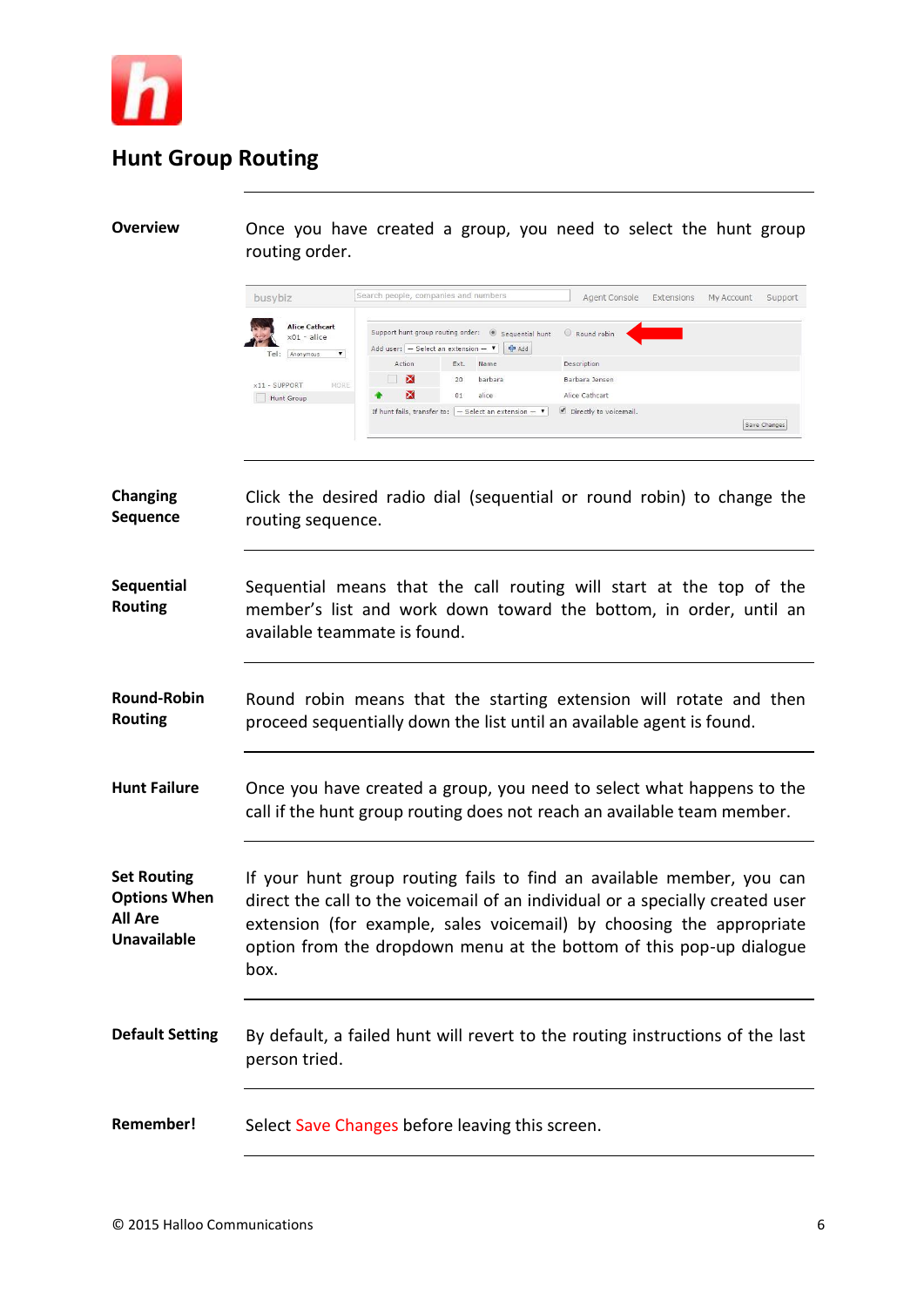

## **Availability Settings for Hunt Groups**

**User Availability Settings** Users should be instructed to make themselves AVAILABLE and UNAVAILABLE at the start / end of their work shifts and also when they are taking breaks.

> Users can block or accept calls from a Hunt Group in the My Halloo summary page. By blocking calls when you are unable to take calls, the system will automatically go to the next person in the rollover, speeding up the hunt process.

| <b>Barbara Jensen</b><br>x20 - barbara                                  |                                                                                                                                                                                    |
|-------------------------------------------------------------------------|------------------------------------------------------------------------------------------------------------------------------------------------------------------------------------|
| $1-400-533-0470$ .<br>Tel:<br>MY EXTENSION<br>MORE                      | Unknown, 1-510-837-1<br>Called x00, BusyBiz,<br>missed Alice Cathcart,                                                                                                             |
| fat Home<br>Messages<br>Contacts<br>Call Log<br><b>St User Settings</b> | connected to Barbara Jensen<br>Nov 29, 8:09 pm<br>Write a comment                                                                                                                  |
| <b>GROUPS</b><br><b>JBL</b> Sales                                       | Halloo Customer Care<br>Welcome to the new Halloo activity feed! The feed brings all of<br>your recent conversations together in one place so that you can                         |
| 60<br>Support<br>AUTO ATTENDANTS<br>BusyBiz                             | be more productive in your daily communications. Take notes on<br>conversations, monitor activity for related calls, and comment on<br>actions or follow-ups that may be required. |

The left column on the My Halloo website will list hunt groups to which you have been assigned. You can temporarily block calls from a particular group by clicking on the small icon to the left of the group name. (See the green highlighted box above).

In the example above, Barbara is accepting calls from the Sales hunt group, but blocking calls from the Support group.

As a default, all new members of a hunt group are blocked. Click on the group name itself to see all members of the group and their current status.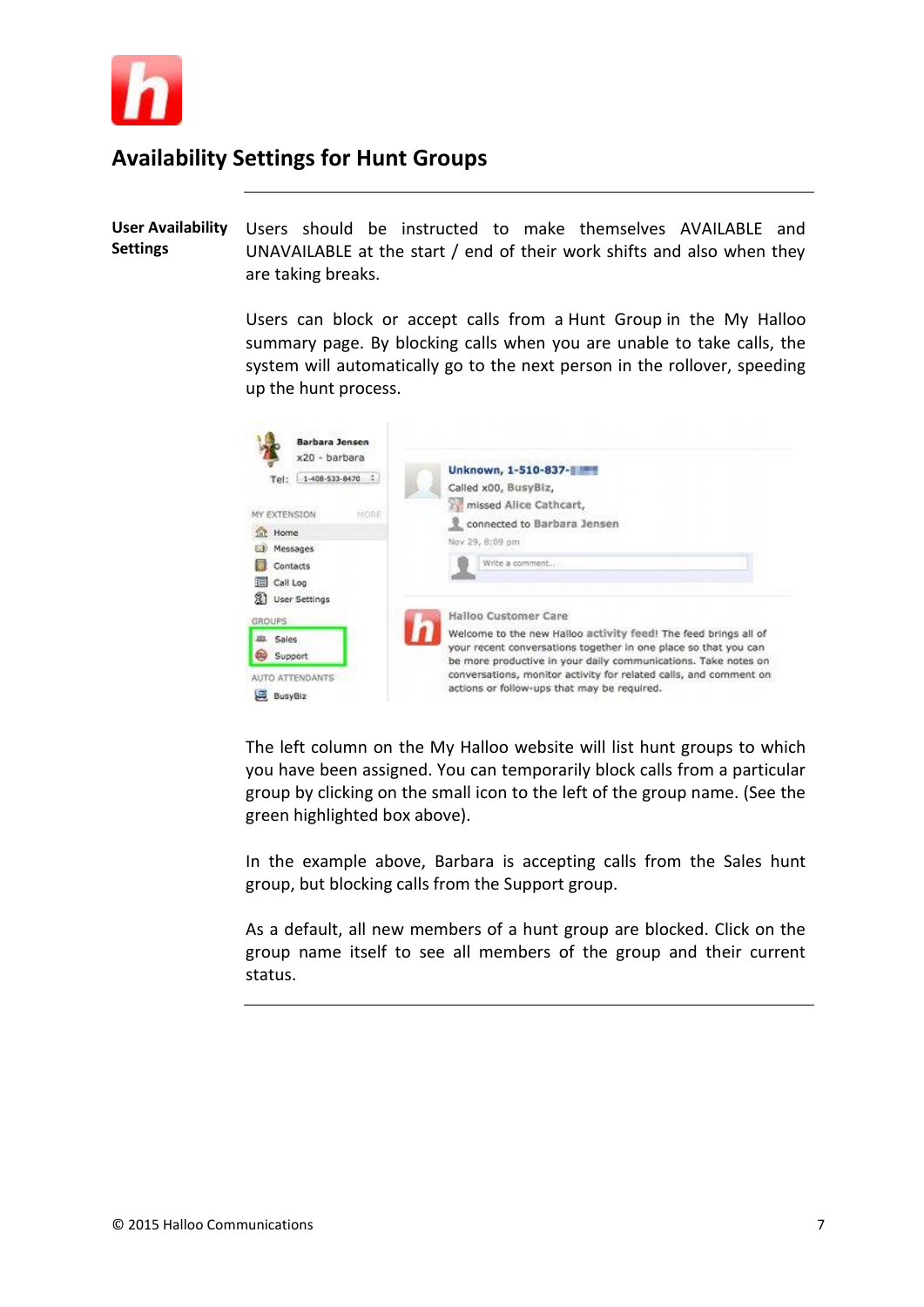

## **Set Up Auto Attendant(s)**

**Overview** You can set up different messages for callers to hear while their call is being routed.

**Uses of Auto Attendant(s)** The role of the auto attendant is to route calls (according to a set of rules that you define) to the correct Hunt Group, and ultimately a single User Extension, where a team member should answer the phone. Only if that person is not available will voicemail pick up. The auto attendant itself has no ability to take a message, it's the voice mailbox function that is triggered when the auto attendant fails to connect to a specific user.

> For example, callers dialing one number may be routed differently than those dialing into your company via another direct inward dial line. In addition, callers selecting certain extensions may have different experiences depending on the rules associated with that specific auto attendant.

**Customize the Default Auto Attendant**

Your new account has one generic auto attendant menu. It's important that you customize your auto attendant to fit your business needs. To begin customizing your default auto attendant, click on the greeting link.



#### **Auto Attendant Options** When you click on the link for the Greeting auto attendant menu, the screen expands, giving you buttons for:

- $-$  Creating a new event,
- Uploading audio,
- Recording audio, or
- Changing properties for this menu.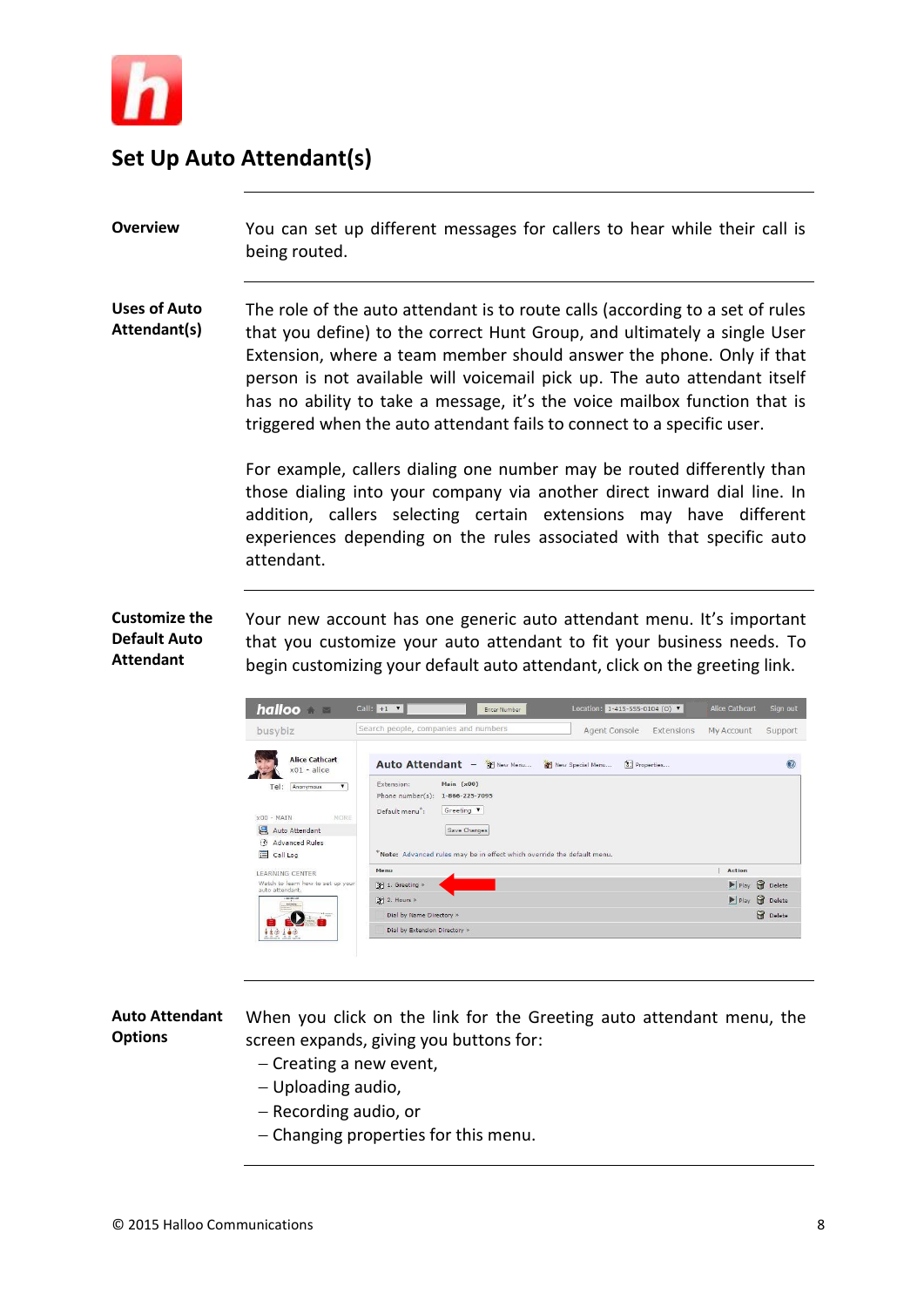

## **Set Up Auto Attendant(s)**, Continued

**What Is a Menu?** A menu is a recorded message that presents options to the listener, for example, press 1 for sales, press 2 for support, or stay on the line for xyz.

> A menu can be linked keypress events, timeout events, etc. Events are the actual IF-THEN instructions that tell the system what to do when a certain action is selected.

Note: Coordinating the greeting with events should make intuitive sense. Just because a greeting says, "Press 1 for Sales," doesn't guarantee anything will happen if you don't have a Keypress-1 event in the system!

**New Events** By creating a new event, you can direct how a call is routed depending on a series of if/then statements.

|      |                                         | my.halloo.com/dialog/menuev-new/?extn=Main&id=              |
|------|-----------------------------------------|-------------------------------------------------------------|
|      | New Event for menu: 'Test ABC'          |                                                             |
| If   | Caller enters:<br>No match:<br>Timeout: | $0-9, *, #$<br>Invalid key press<br>seconds                 |
| Then | Transfer to:<br>Jump to menu:<br>Hangup | x00 - BusyBiz<br>Dial by Name Directory<br>Create<br>Cancel |

Select the radio dial next to the appropriate If statement beginning  $$ caller enters, no match, or time out. Enter the desired key presses or length of time before timing out in the space provided.

Next, select the radio dial to the corresponding Then statement option  $$ transfer to, jump to menu, or hangup.

Click the Create button once you have made your selections. Repeat this step as many times as necessary to trigger the routing options you desire.

*Continued on next page*